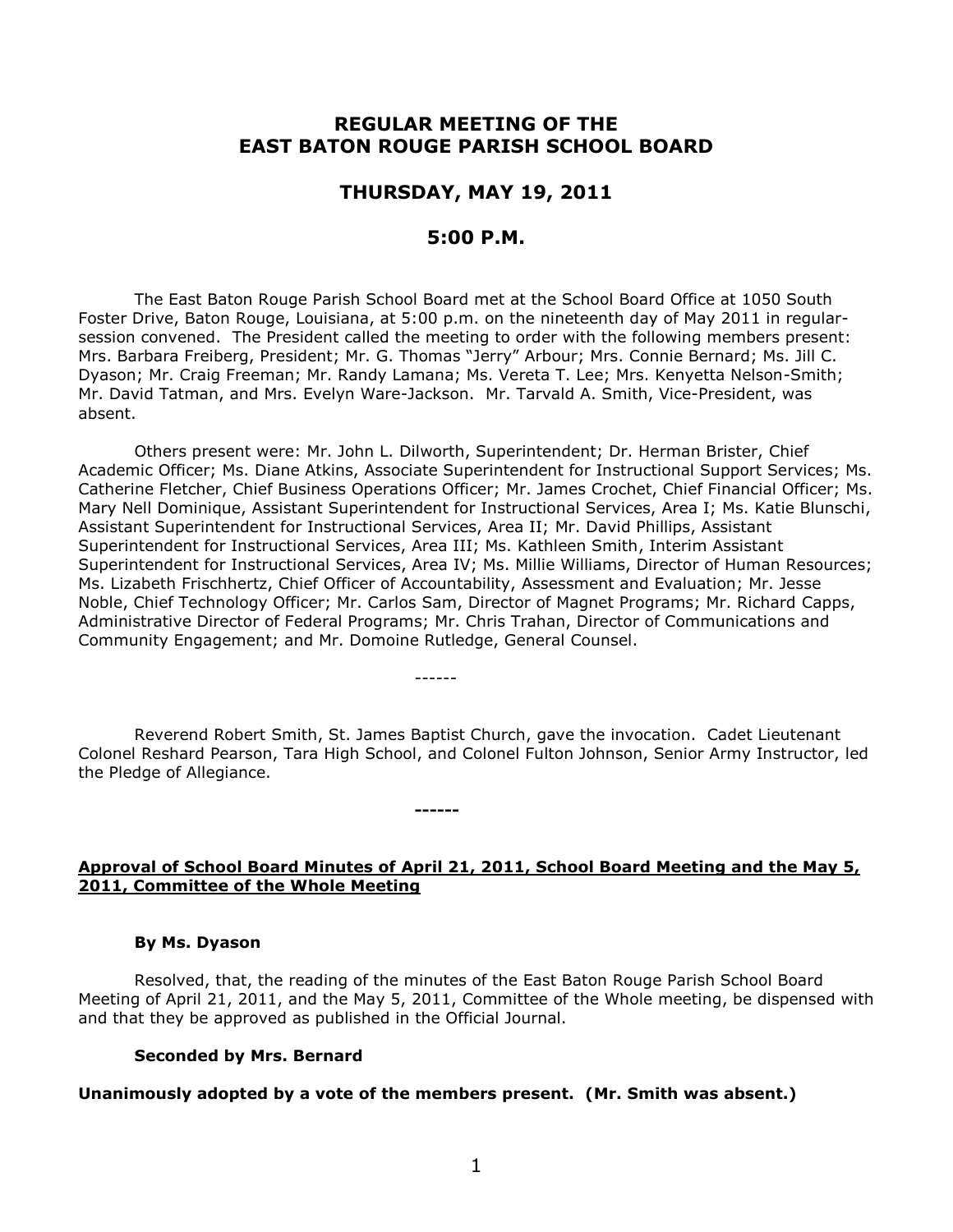# **Approval of Personnel Changes Since School Board Meeting of April 21, 2011**

**------**

### **By Ms. Dyason**

Resolved, that, the changes in personnel since the School Board Meeting of April 21, 2011, be, and they are, hereby approved. **(A copy of the Changes has been marked "Official Copy" and placed in the files of the Board.)**

## **Seconded by Mrs. Bernard**

**Unanimously adopted by a vote of the members present. (Mr. Smith was absent.)**

**-----**

# **Approval to Defer Items #5-6 and #5-8**

## **By Mr. Arbour**

Resolved, that, the East Baton Rouge Parish School Board does hereby approve to defer Items #5-6 and #5-8.

**Seconded by Mr. Lamana**

**Unanimously adopted by a vote of the members present. (Mr. Smith was absent.)**

**------**

# **Approval of Consent Agenda Items, Excluding Item #13**

## **By Mrs. Nelson-Smith**

Resolved, that, the East Baton Rouge Parish School Board does hereby approve the Consent Agenda items, excluding Item #13.

# **Seconded by Ms. Dyason**

**Unanimously adopted by a vote of the members present. (Mr. Arbour and Mr. Smith were absent.)**

**------**

*The following items were approved as part of the Consent Agenda:*

**------**

# **Items approved by the Committee of the Whole for recommendation to the Board:**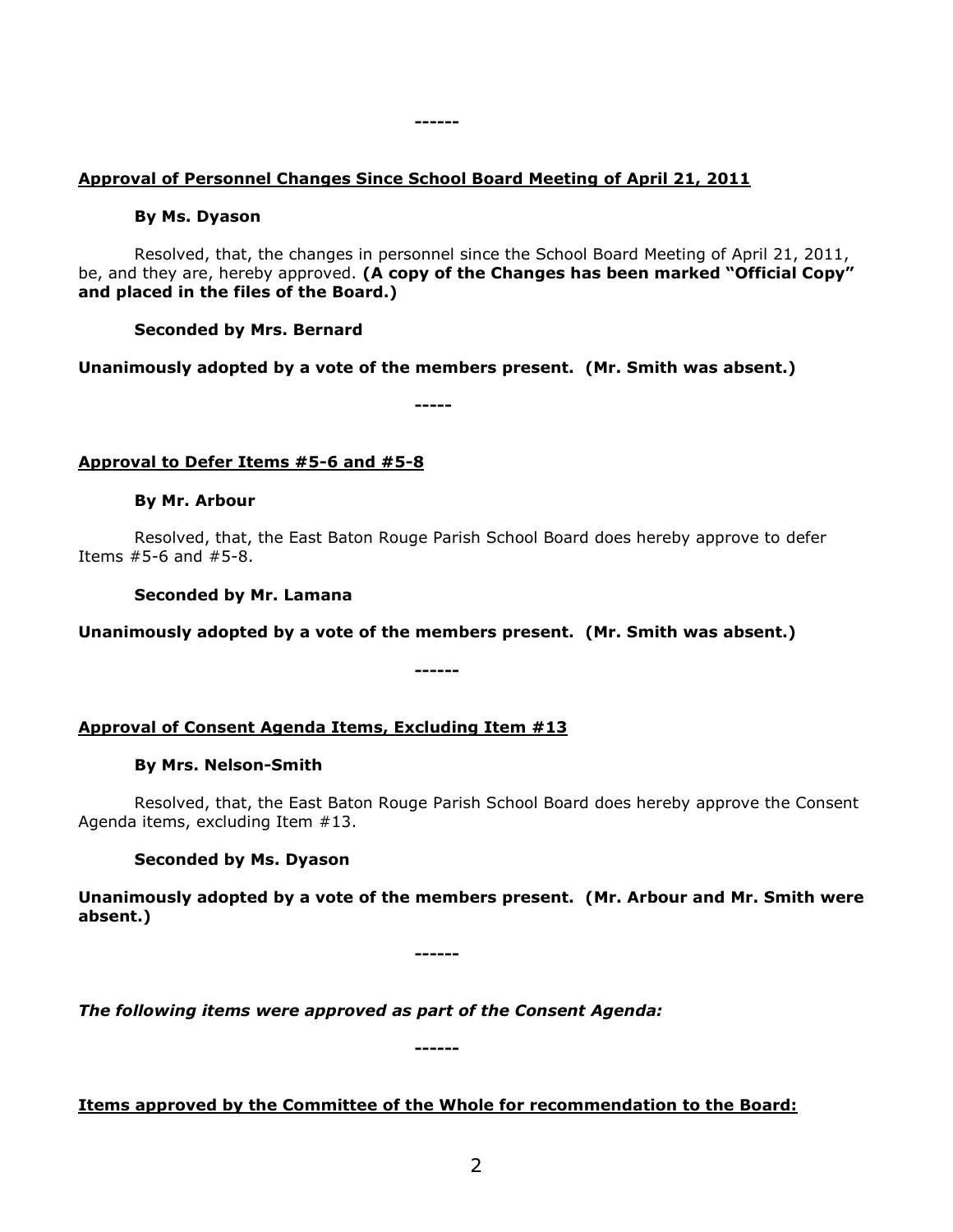Approval of the following new job description: Instructional Specialist – Federal Programs.

Acceptance of the recommendation of Mr. Domoine Rutledge, General Counsel, East Baton Rouge Parish School Board, in the matter of: Mary Alice Tingle-Markham and L. Dwight Markham, Jr., individually and on behalf of their minor daughter, Sydney Alexandra Markham, vs. East Baton Rouge Parish School Board, City Parish of East Baton Rouge and Thurman Bell; Suit No.: 499,811, Division "N," 19th JDC.

Authorization for staff to advertise and accept the high bid meeting specifications and execute the lease contract for the property being approximately 638 acres GLD, (Baywood) T4S, R3E, Section 16, East Baton Rouge Parish, Louisiana, further described in the attached document.

Approval of the Education Jobs Fund Budget for 2010-2011 and 2011-2012 for additional and supplemental awards.

Approval of the 2011-2012 No Child Left Behind Consolidated Application Budgets.

Approval of a consulting services contract between the East Baton Rouge Parish School Board and Louisiana State University to provide services related to the Robert Noyce Scholarship Program for the National Science Foundation.

Approval of the Actual December 2010 Semi-Annual Financial Tax Plan Update and the Revised 2010-2011 Tax Plan Budgets for Propositions 1, 2, and 3.

Approval of the following grants under \$50,000.00: a.) Lowe's Toolbox for Education Grant in the amount of \$3,800.00, (Recipient: Ms. Candace Landry-Guillory, Pre-K Teacher, Riveroaks Elementary School); and b.) Junior League of Baton Rouge Community Assistance Grant in the amount of \$1,500.00, (Recipient: Ms. Cynthia Murphy, Pre-K Teacher, Wildwood Elementary School).

------

**------**

# *END OF CONSENT AGENDA ITEMS*

## **Approval of the Proposed 2011-2012 I CARE Budget**

#### **By Mr. Freeman**

Resolved, that, the East Baton Rouge Parish School Board does hereby defer this item until there is a final decision on the 2011-2012 General Fund Budget.

**Seconded by Mrs. Bernard**

**Discussion followed.**

**A substitute motion was offered.**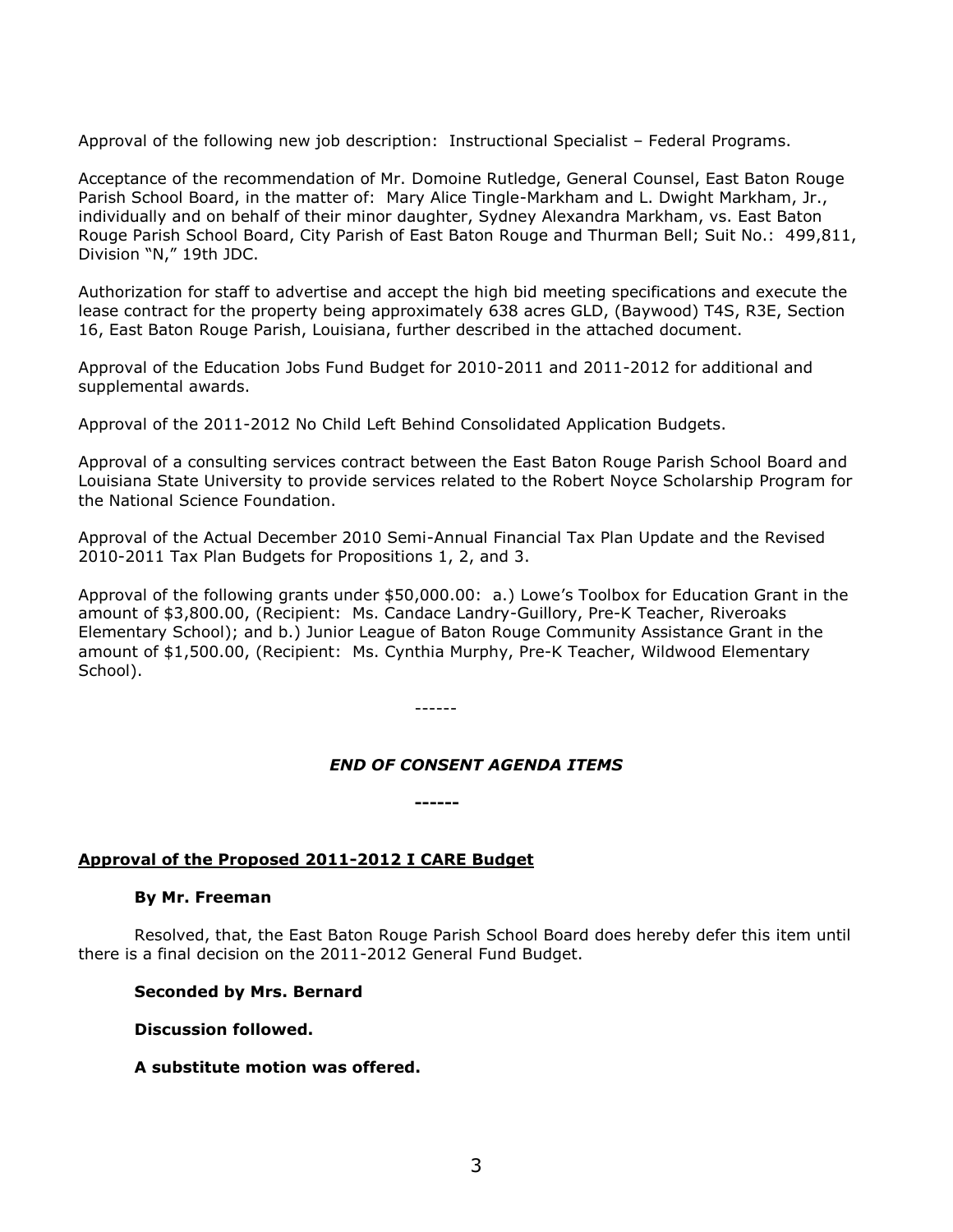#### **By Ms. Lee**

Resolved, that, the East Baton Rouge Parish School Board does hereby approve the Proposed 2011-2012 I CARE Budget and Alcohol/Drug Abuse Prevention Program (ADAPP) Budget.

#### **Seconded by Mr. Lamana**

**The vote on the substitute motion was as follows:**

| Yeas: (6)        | Ms. Dyason, Mrs. Freiberg, Mr. Lamana, Ms. Lee, Mrs. Nelson-<br><b>Smith, and Mrs. Ware-Jackson</b> |
|------------------|-----------------------------------------------------------------------------------------------------|
| <b>Nays: (3)</b> | Mrs. Bernard, Mr. Freeman, and Mr. Tatman                                                           |
| Abstained: (0)   | <b>None</b>                                                                                         |
| Absent: (2)      | Mr. Arbour and Mr. Smith                                                                            |
|                  |                                                                                                     |

**The substitute motion was declared adopted.**

------

### **Approval of the 2011-2012 East Baton Rouge Parish School Board Meeting Schedule**

#### **By Mr. Lamana**

Resolved, that, the East Baton Rouge Parish School Board does hereby approve the 2011- 2012 East Baton Rouge Parish School Board Meeting Schedule.

### **Seconded by Mrs. Bernard**

**Unanimously adopted by a vote of the members present. (Mr. Arbour and Mr. Smith were absent.)**

------

**Review of Superintendent's Recommendation for Expulsion of a Student**

The President asked the Board members to indicate whether or not they had the opportunity to review the case of the student at Westdale Middle School. Upon affirmation by the Members, the President inquired as to whether or not any Member wished to request a hearing of the case.

A motion was made by Mrs. Bernard with a second by Mr. Freeman to schedule a hearing before the Board at the next regularly-scheduled School Board meeting as it relates to the student at Westdale Middle School.

------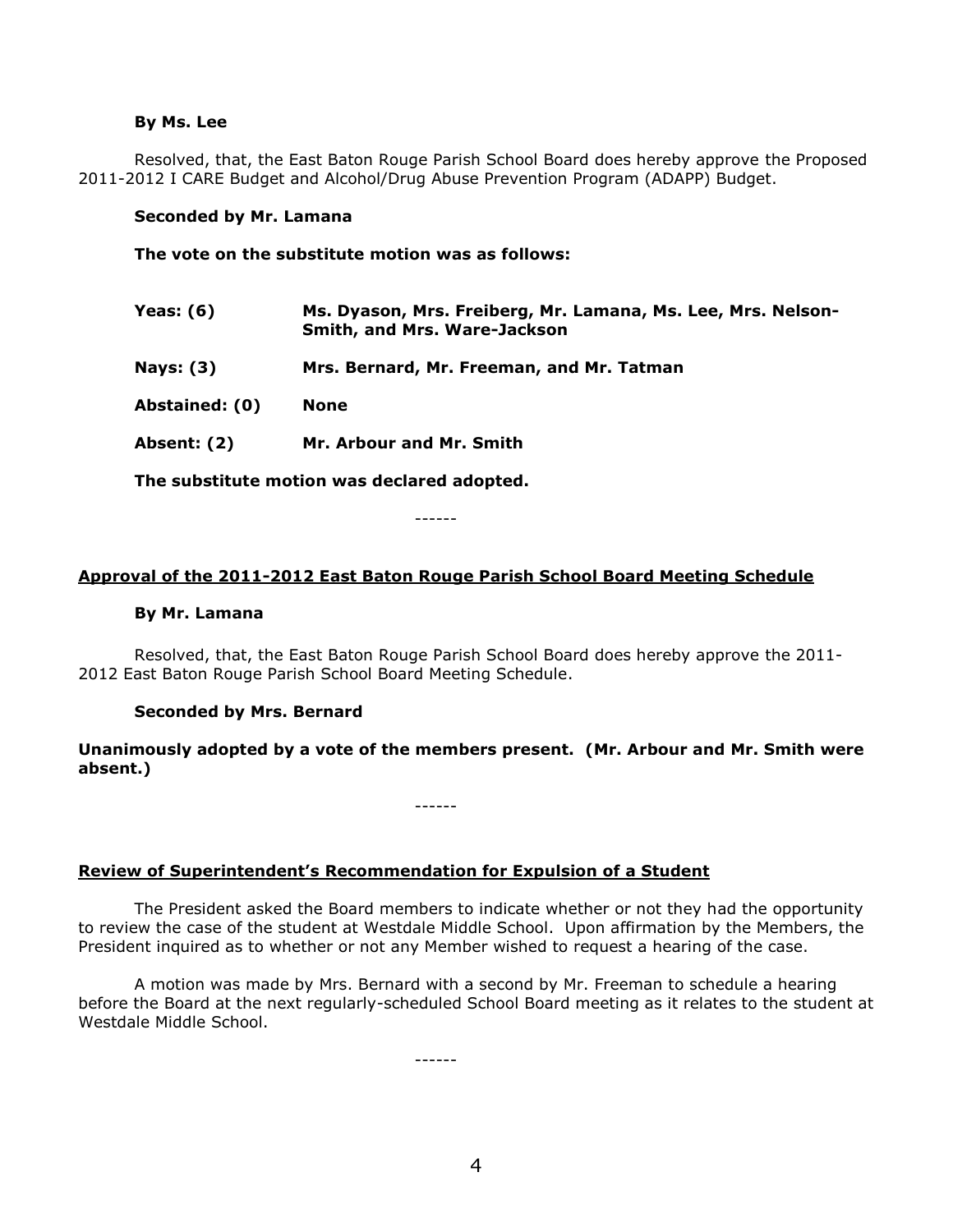### **Executive Session:**

### **By Mr. Lamana**

Resolved, That, the East Baton Rouge Parish School Board does hereby go into Executive Session under the provisions of L.R.S. 42:6.1 (A) (7) to conduct appeal hearings regarding the expulsion of two (2) students.

### **Seconded by Mrs. Bernard**

**The vote on the motion was as follows:**

**Yeas: (8) Mrs. Bernard, Ms. Dyason, Mr. Freeman, Mrs. Freiberg, Mr. Lamana, Mrs. Nelson-Smith, Mr. Tatman, and Mrs. Ware-Jackson**

**Nays: (1) Ms. Lee**

**Abstained: (0) None**

**Absent: (2) Mr. Arbour and Mr. Smith**

**The motion was declared adopted.**

**------**

## **Affirmation of Student Expulsions**

The Board came out of Executive Session and reconvened. Mrs. Freiberg asked if there was any motion to modify or reverse the Superintendent's recommendation with respect to the Student at Tara High School. There being no such motion, the Superintendent's recommendation was affirmed, and the expulsion was upheld.

#### **By Mr. Freeman**

Resolved, that, the East Baton Rouge Parish School Board does hereby request to reconsider an item on the floor.

## **Seconded by Mr. Tatman**

**The vote on the motion was as follows:**

| Yeas: $(5)$    | Mrs. Bernard, Mr. Freeman, Mrs. Freiberg, Mr. Tatman, and Mrs.<br>Ware-Jackson |
|----------------|--------------------------------------------------------------------------------|
| Nays: $(3)$    | Mr. Lamana, Ms. Lee, and Mrs. Nelson-Smith                                     |
| Abstained: (1) | Mr. Smith                                                                      |
| Absent: (2)    | Mr. Arbour and Ms. Dyason                                                      |